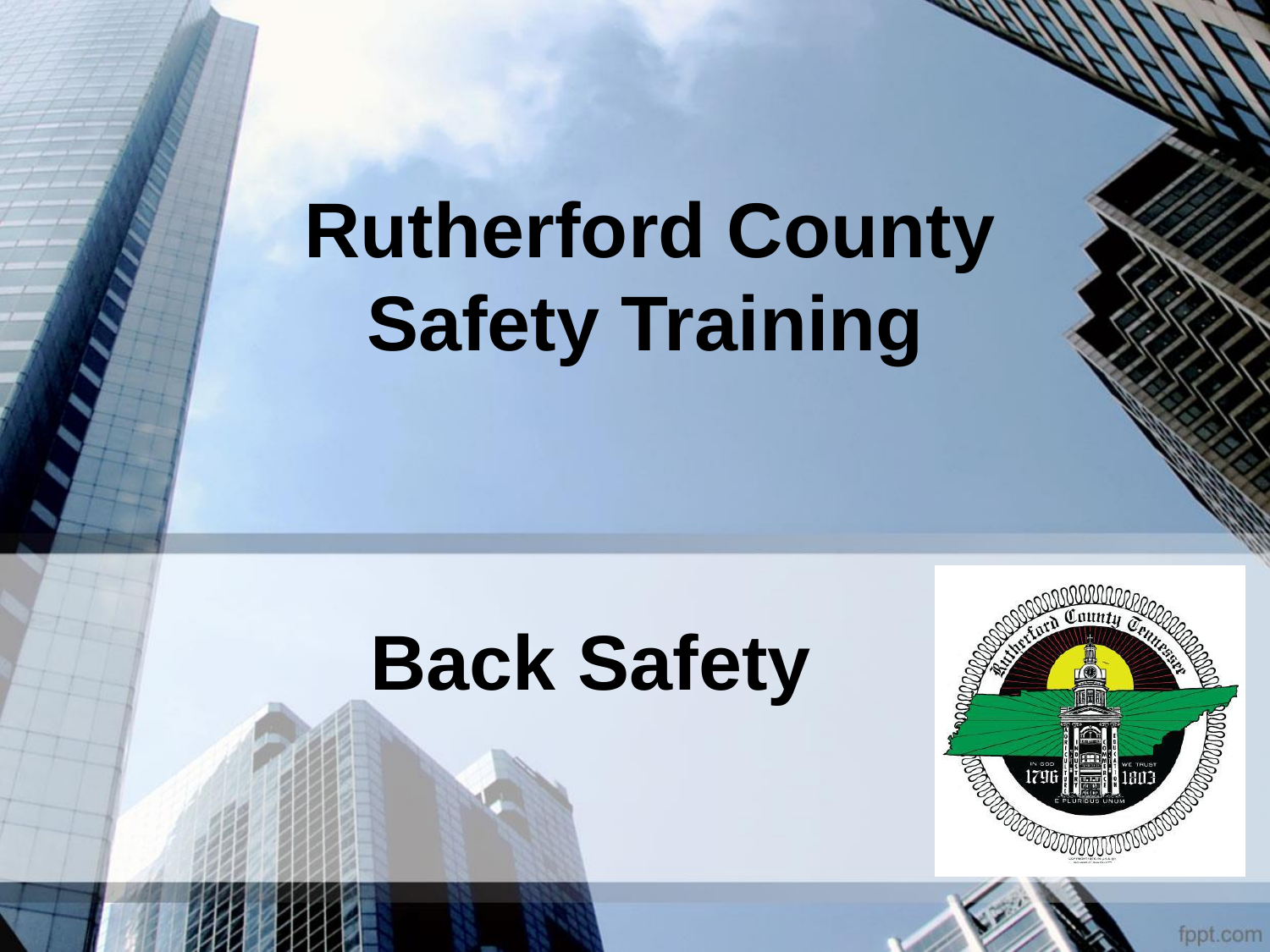

## **Course Outline:**

### **Objectives:**

- Define back safety and its benefits
- Identify hazards & risks that cause back injuries
- Know how to reduce risk factors
- What to do if you injure your back

#### **Assessment**

• *5 question quiz*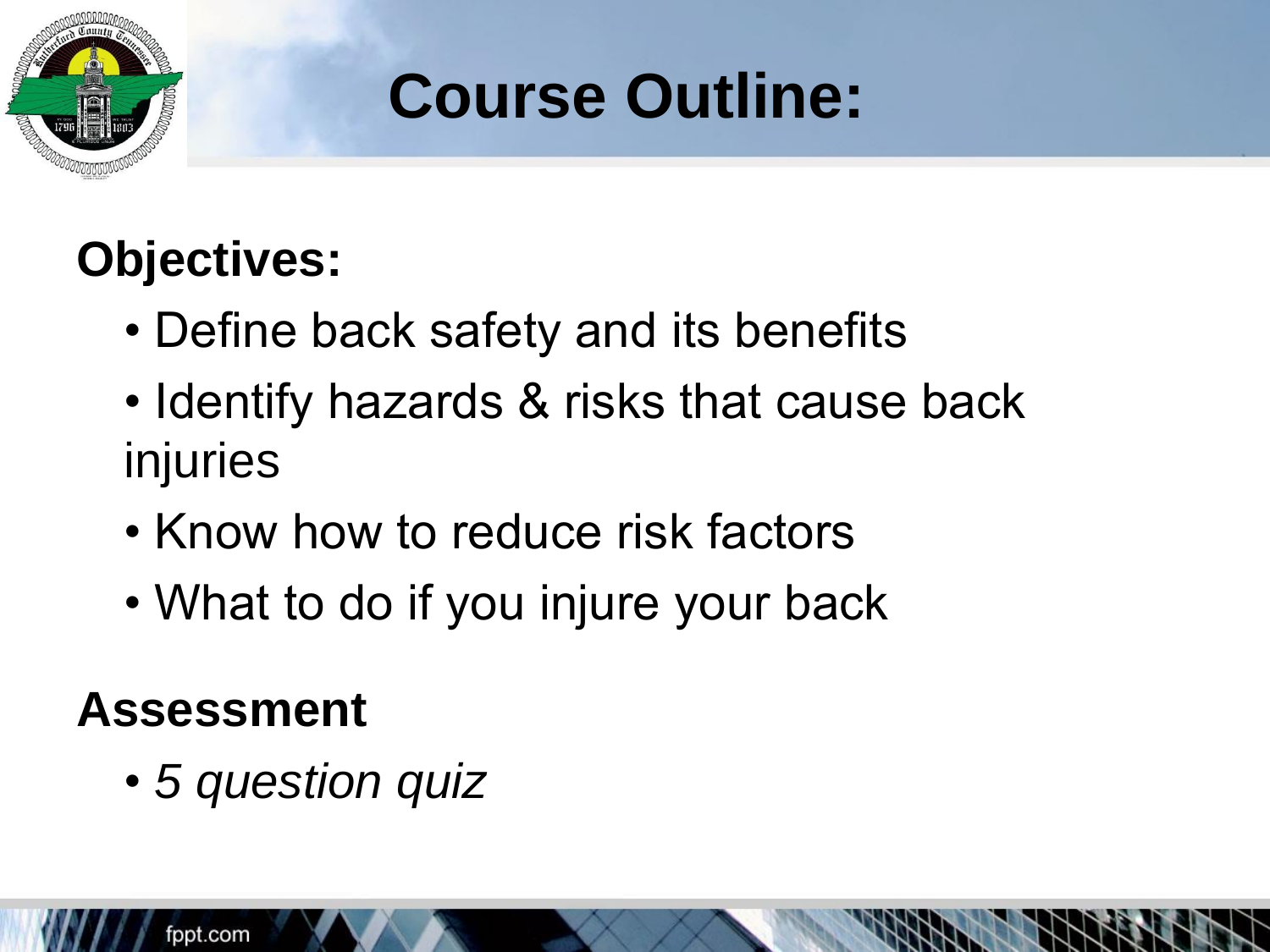## **Why do we Train on Back Safety?**

- 1. Create awareness for our employees on proper safety techniques.
- 2. Presently, strains and sprains are the leading cause of work related injuries with Rutherford County employees.
- 3. So that everyone goes home at the end of the day safe and healthy!!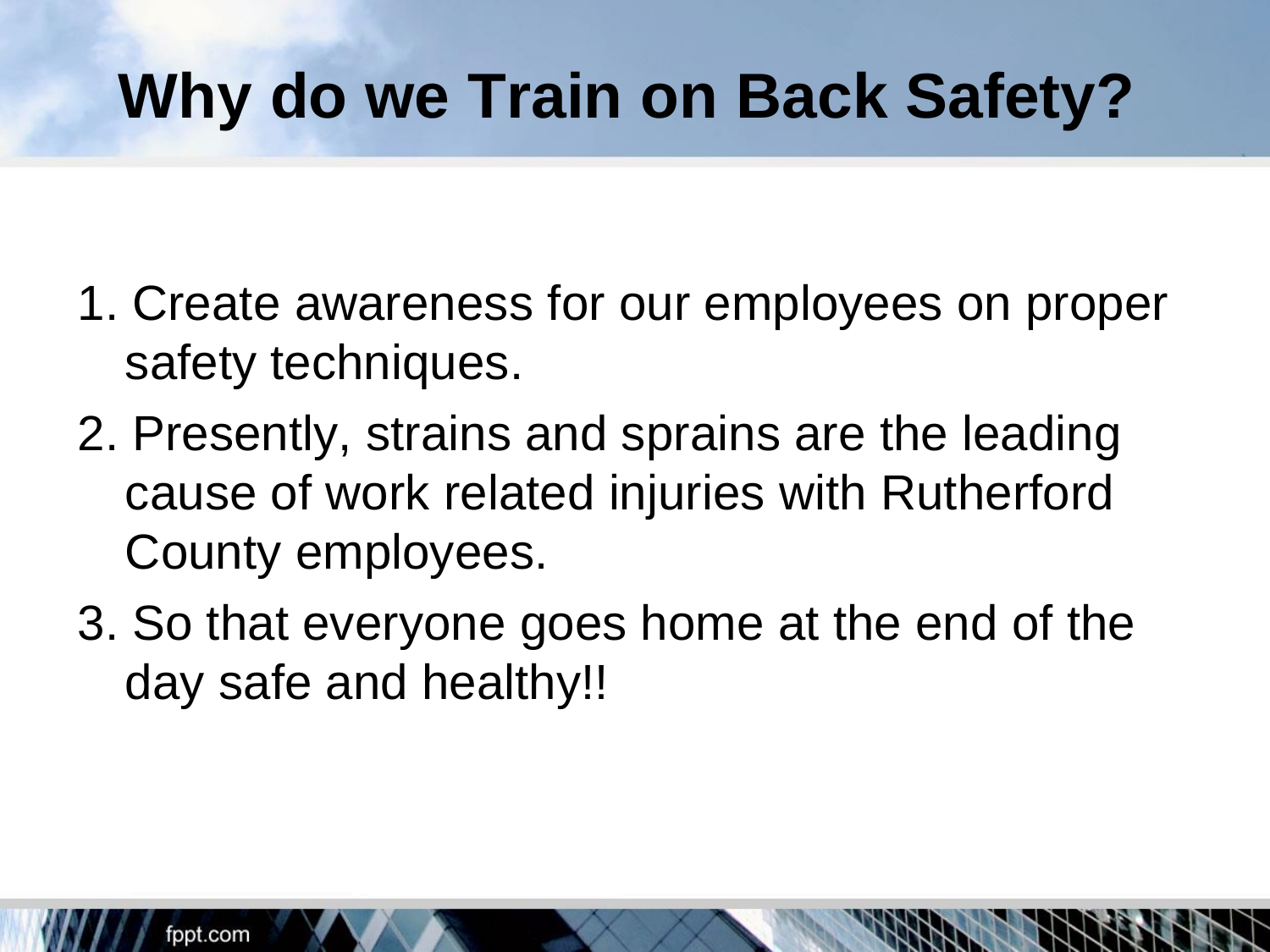### **Stats on Back Injuries**

- $\geq 1$  in 5 on-the-job accidents are back injuries!
- ➢ 80% of On-the-Job Injury costs are related to back injuries!
- ➢ 50 Billion Dollars per year spent on back injuries!
- ➢ Causes 40% of all absences from work!
- ➢ Lifting improperly is the single largest cause of back pain and injury!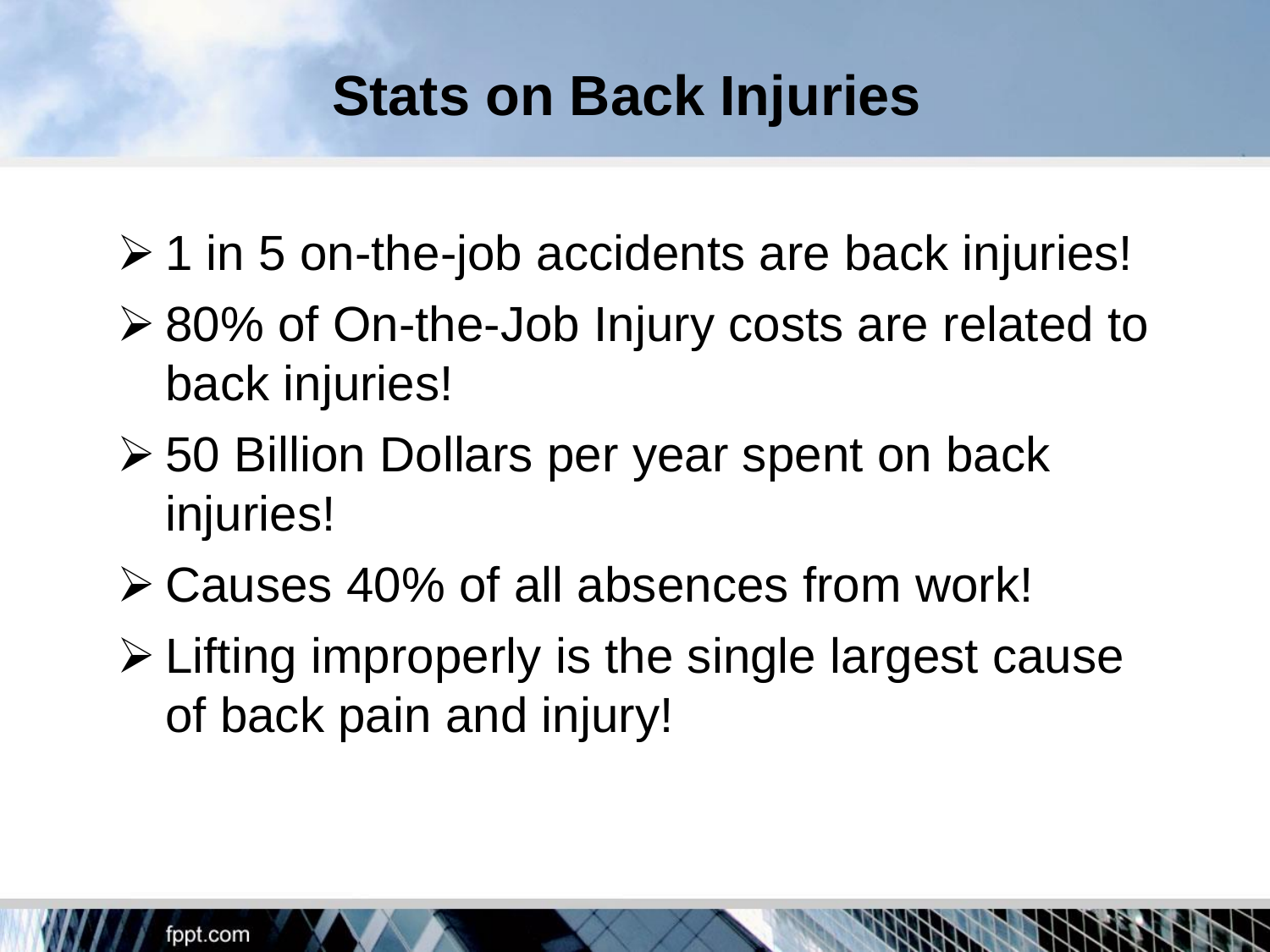

### **What do Back Injuries Cost You?**

- ➢ Lost Wages
- ➢ Pain
- ➢ Strains and sprains
- ➢ Ligament & tendon injuries
- ➢ Ruptured or slipped disks
- ➢ Back injuries are hard to treat and slow to heal
- ➢ Limited movement on and off the job

### **A back injury goes home with you at the end of the day**



fppt.com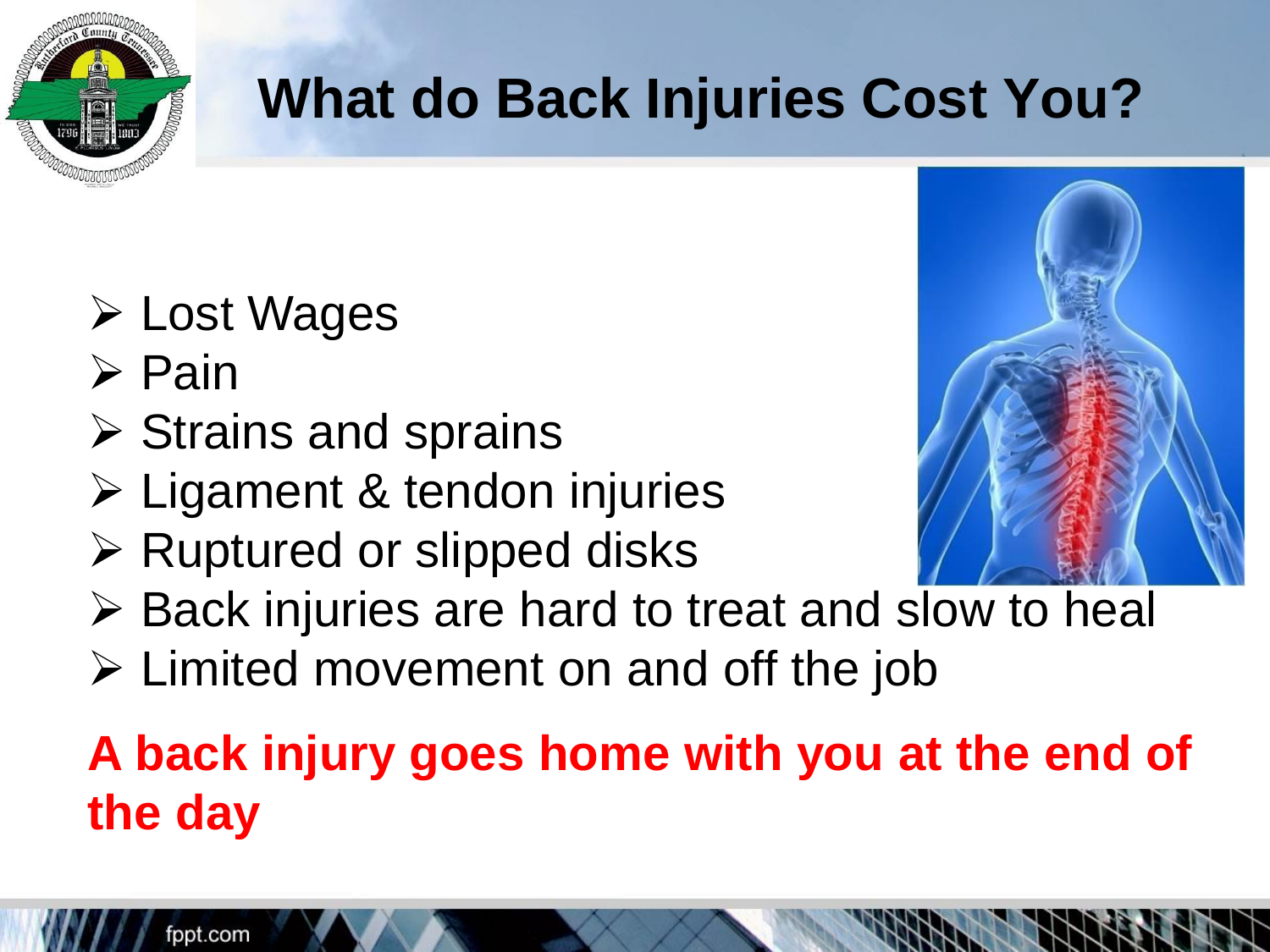## **Hazards & Risks Causing Back Injuries**

- **1. Lifting (most common cause of back injuries)**
- Heavy or incorrect lifting
- Twisting at the waist while lifting
- Reaching and lifting
- Carrying oddly shaped or awkward loads

#### **2. Slips, Trips, and Falls**

- Poor housekeeping
- Inattentive walking/in a hurry
- Spills or slippery floors

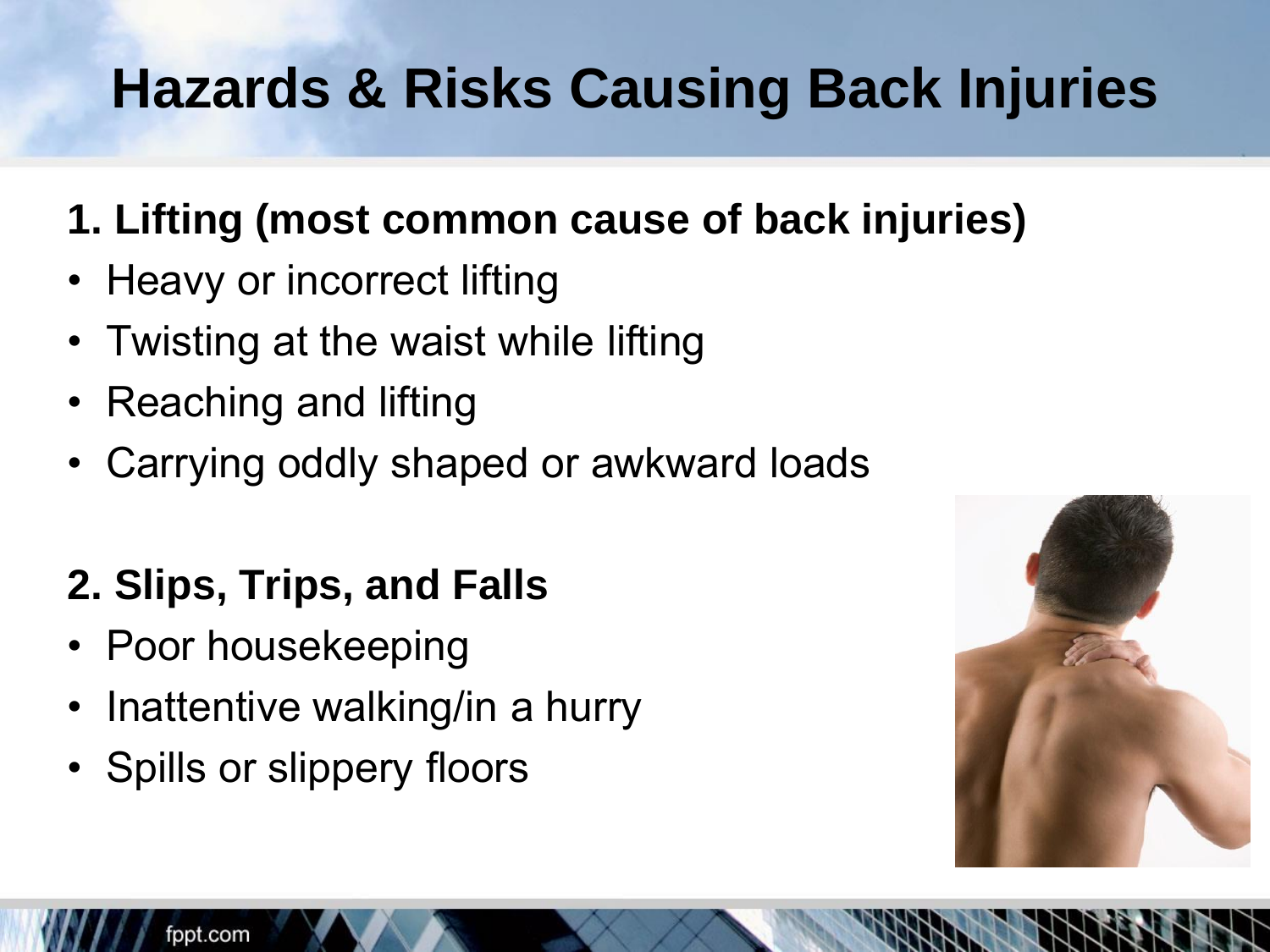## **Reduce the Risks of Back Injuries**

#### ✓ **Avoid bending whenever possible**

If you or someone else will need to lift an object later, put it down on a table or elevated surface

✓ **Avoid lifting objects stored over your head**  Use a step ladder to prevent reaching and lifting items

#### ✓ **Exercise or stretch on a regular basis**

"Increased agility with exercise and try to "Warm up" with some gentle stretching before lifting.

#### ✓ **Team Lift**

Use two or more people to lift heavy loads; Ask for help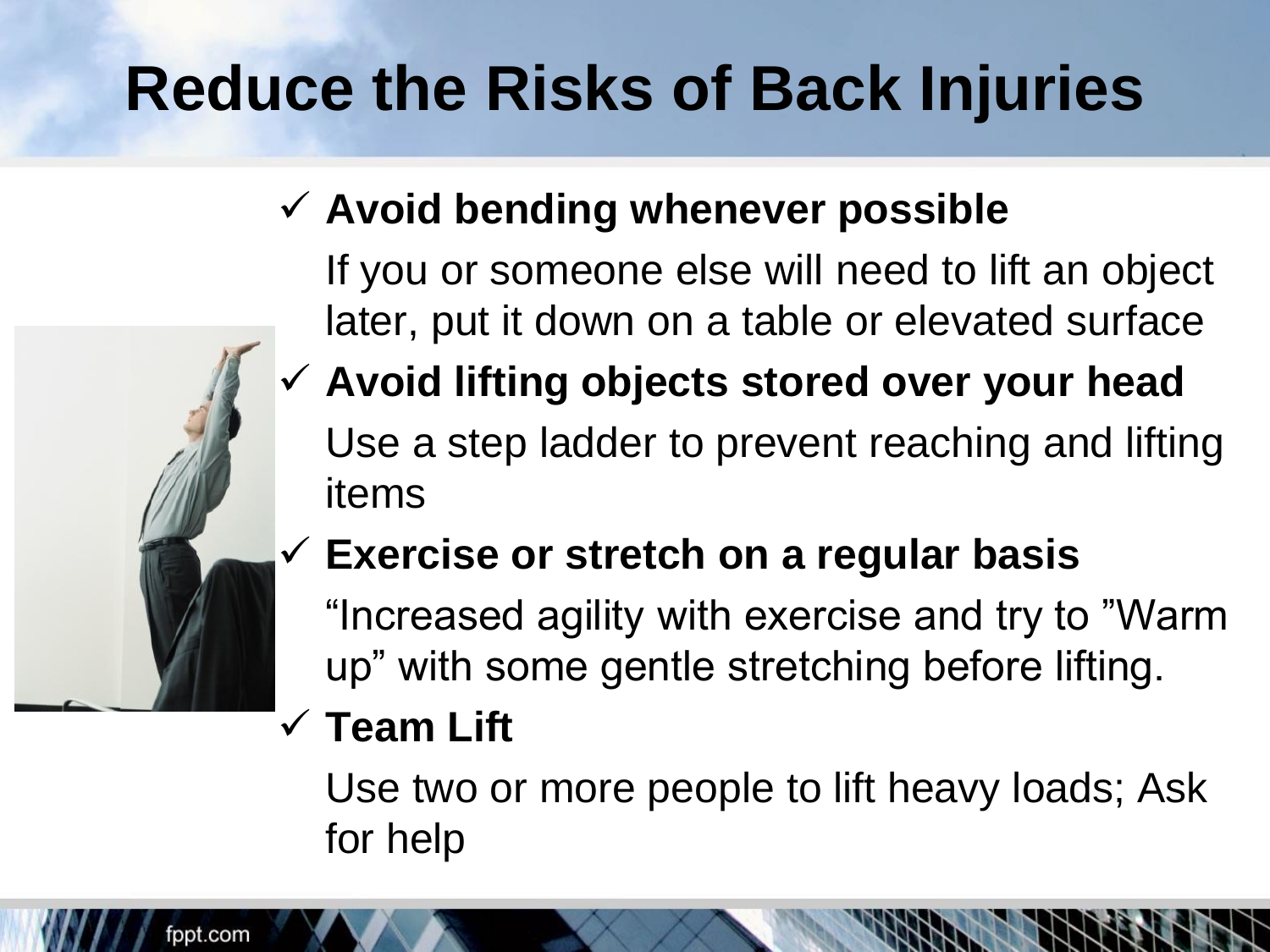

### **Reduce the Risks of Back Injuries**

#### ❖ **Technology is your friend**

 $\checkmark$  Use a dolly, back brace or other lifting aid

#### ❖ **Pay attention to your surroundings**

 $\checkmark$  Ensure the floor is free of trip hazards (i.e. Spills, Clutter, Cords)

#### ❖ **Plan the Lift**

- $\checkmark$  Move objects as few times as possible
- $\checkmark$  Avoid holding objects for long periods
- $\checkmark$  Take the safest route



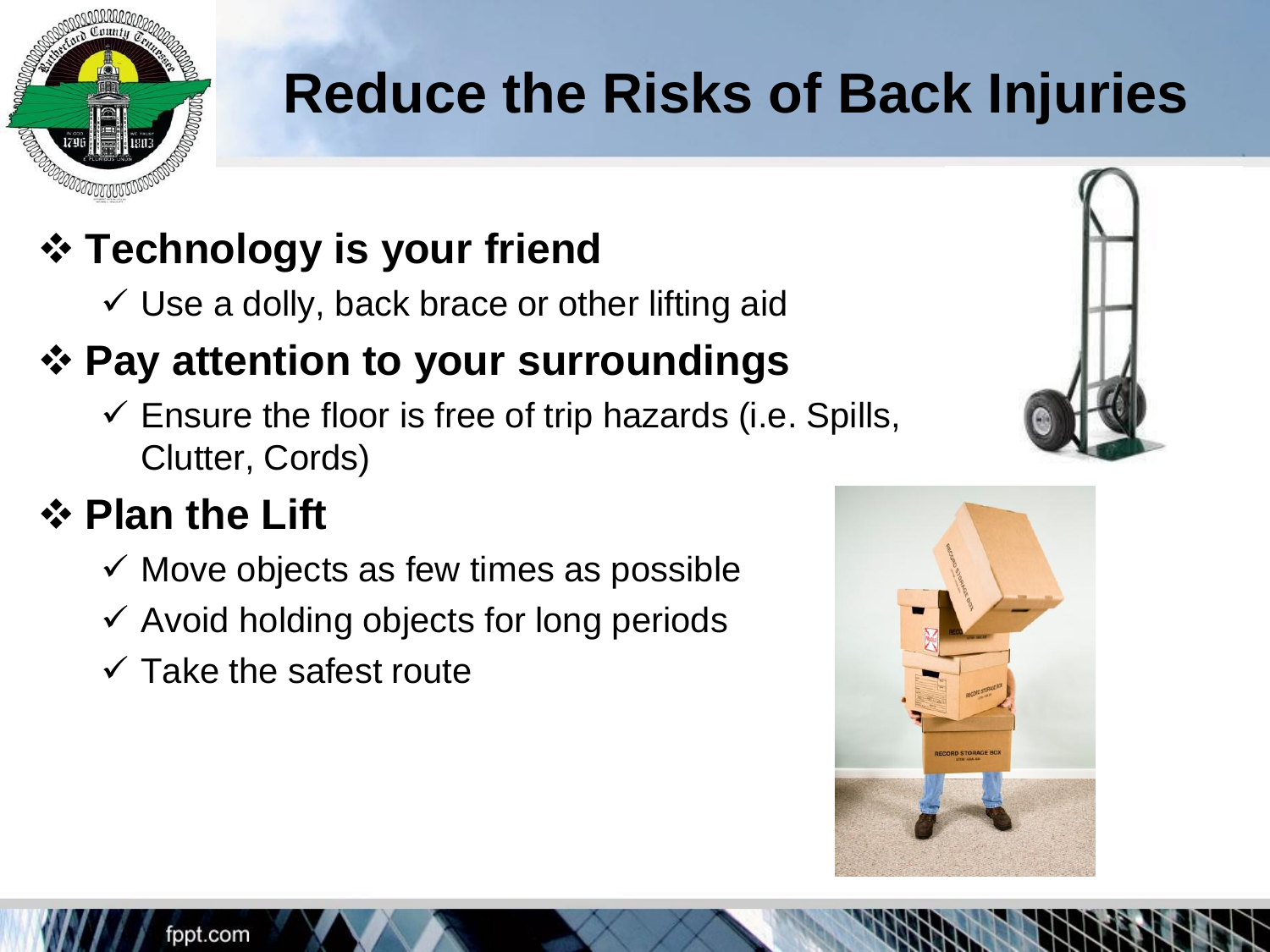# **Proper Lifting Tips**



#### **TUCK:**

Tighten stomach muscles and tuck pelvis to keep your

back in balance

#### **BEND KNEES:**

Bending at your knees centers your

balance & distributes weight.

#### **HUG:**

Hold object lifted as close to your body as possible. Gradually straighten to standing position.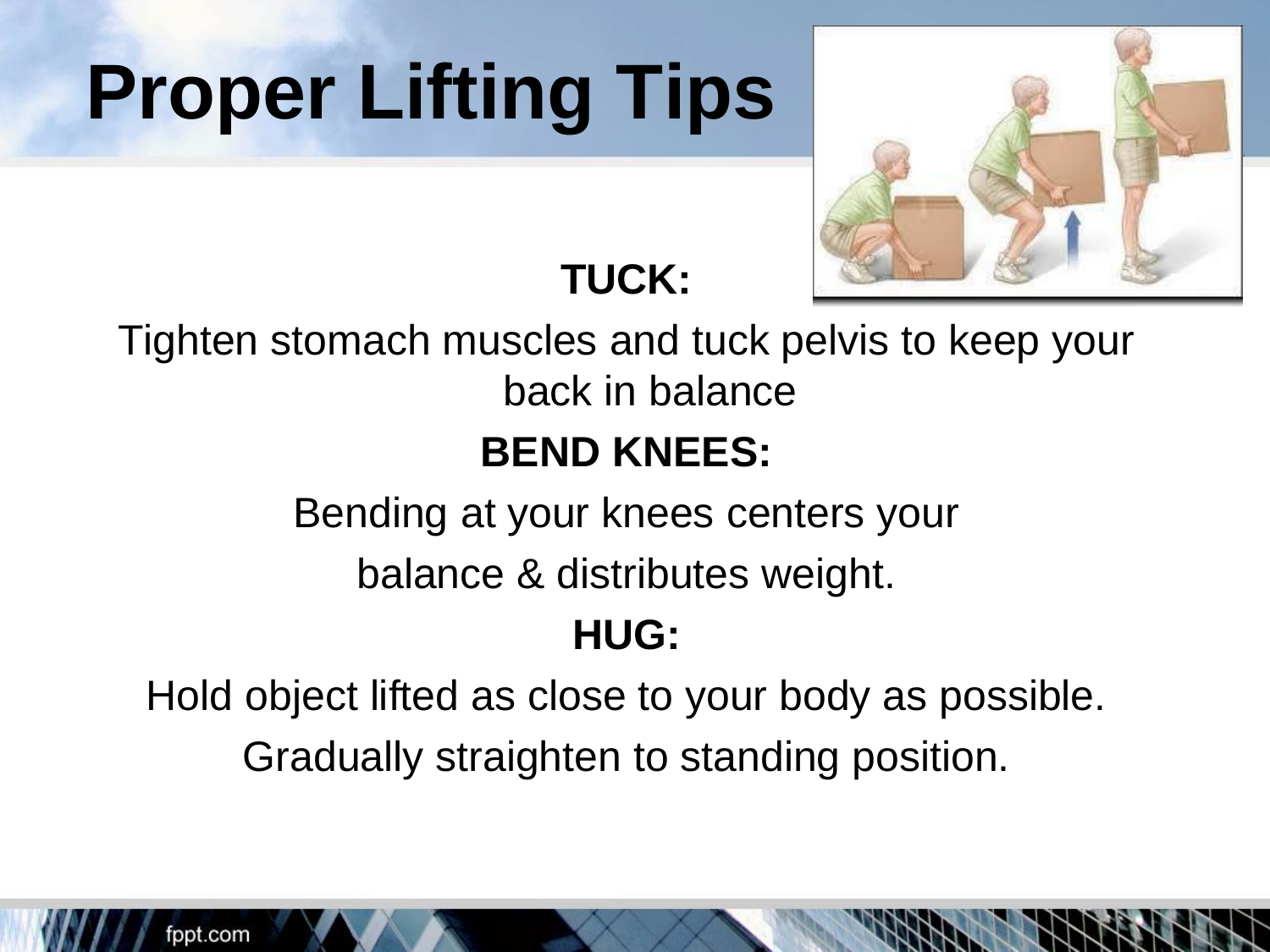## **Proper Lifting Tips**

• **DON'T BEND AT THE WAIST:** 

This is the easiest way to strain your back & cause damage to your spine.

• **DON'T TWIST:** 

Twisting can overload your spine & lead to serious injury. Feet, knees & torso should be in alignment.

• **DON'T BE A HERO:** 

If a load is just too large, heavy or awkward to carry, don't take unnecessary risk. Get someone to help you.



Poor lifting technique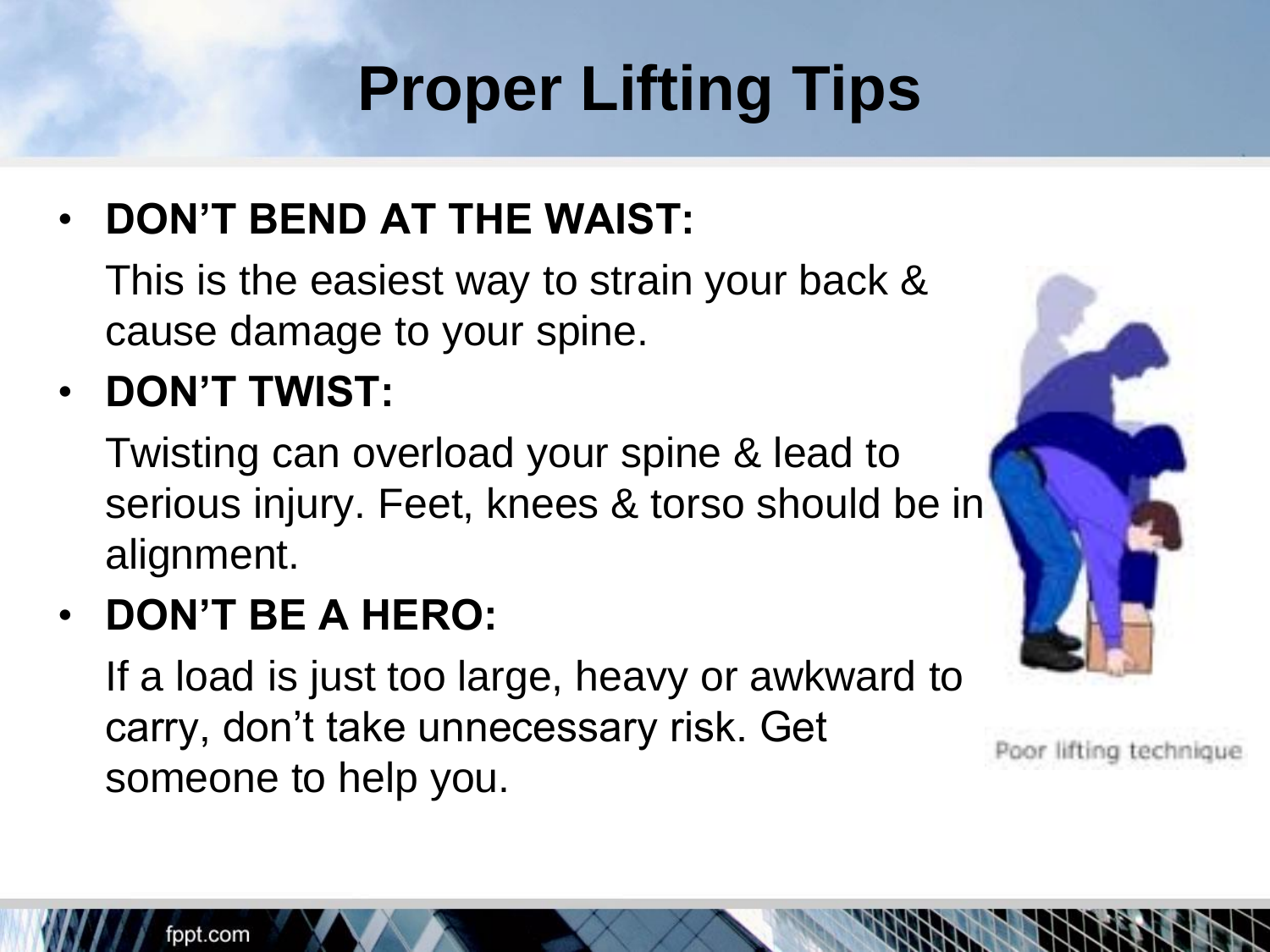## **Avoiding Unnecessary Strain**

- ➢ Avoid standing in one place for too long
- ➢ Wear appropriate footwear
- ➢ Take frequent breaks to gently stretch your back and legs
- ➢ Sit properly, with your feet flat on the floor and shoulders back



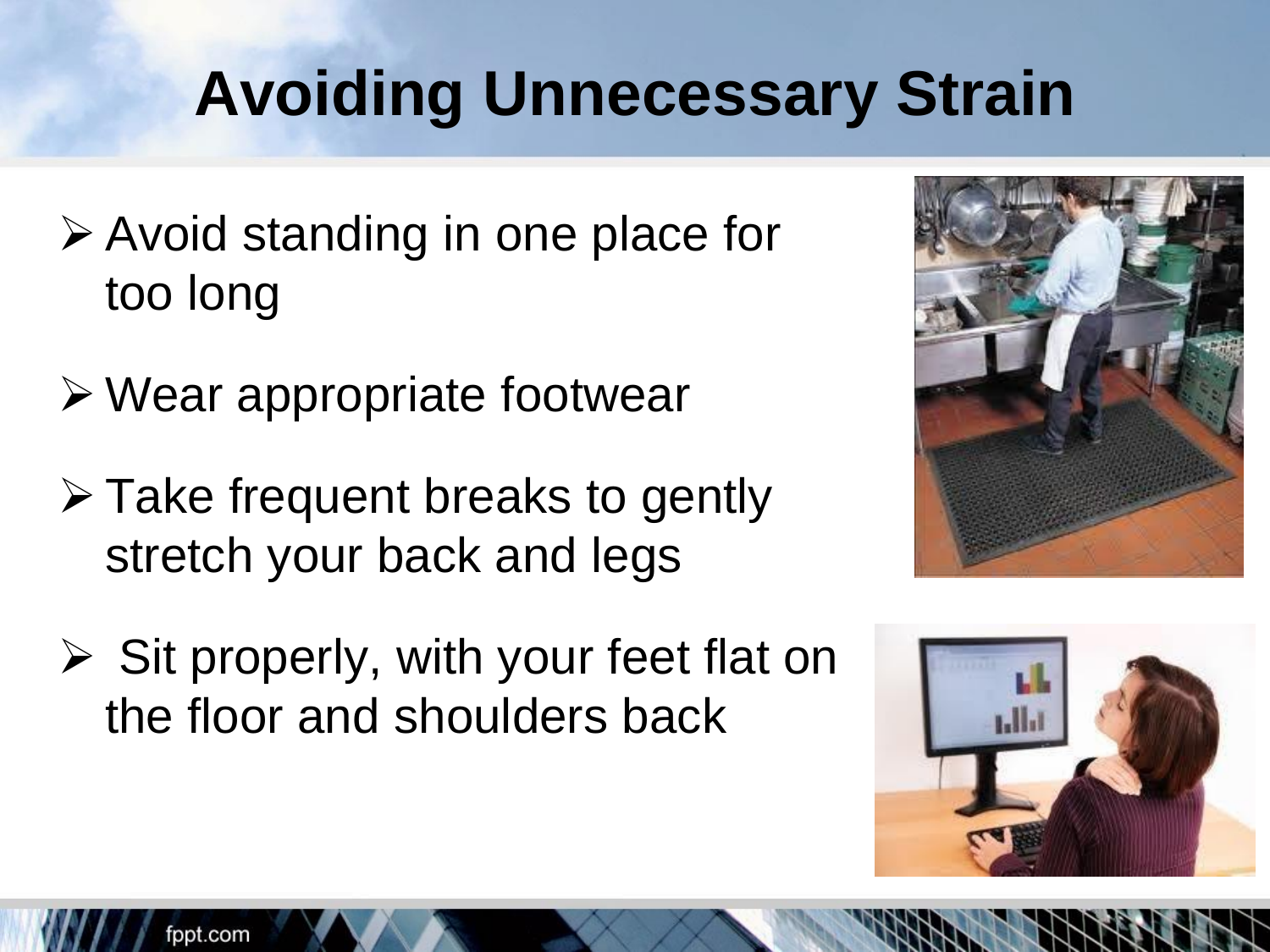## **If You Injure Your Back**

#### ❑**Get up slowly**

If it hurts too much to move, then stay where you are and send for help

### ❑**Don't ignore pain**

You make the injury worse by ignoring it

### ❑**Report the injury**

Your supervisor should be notified immediately

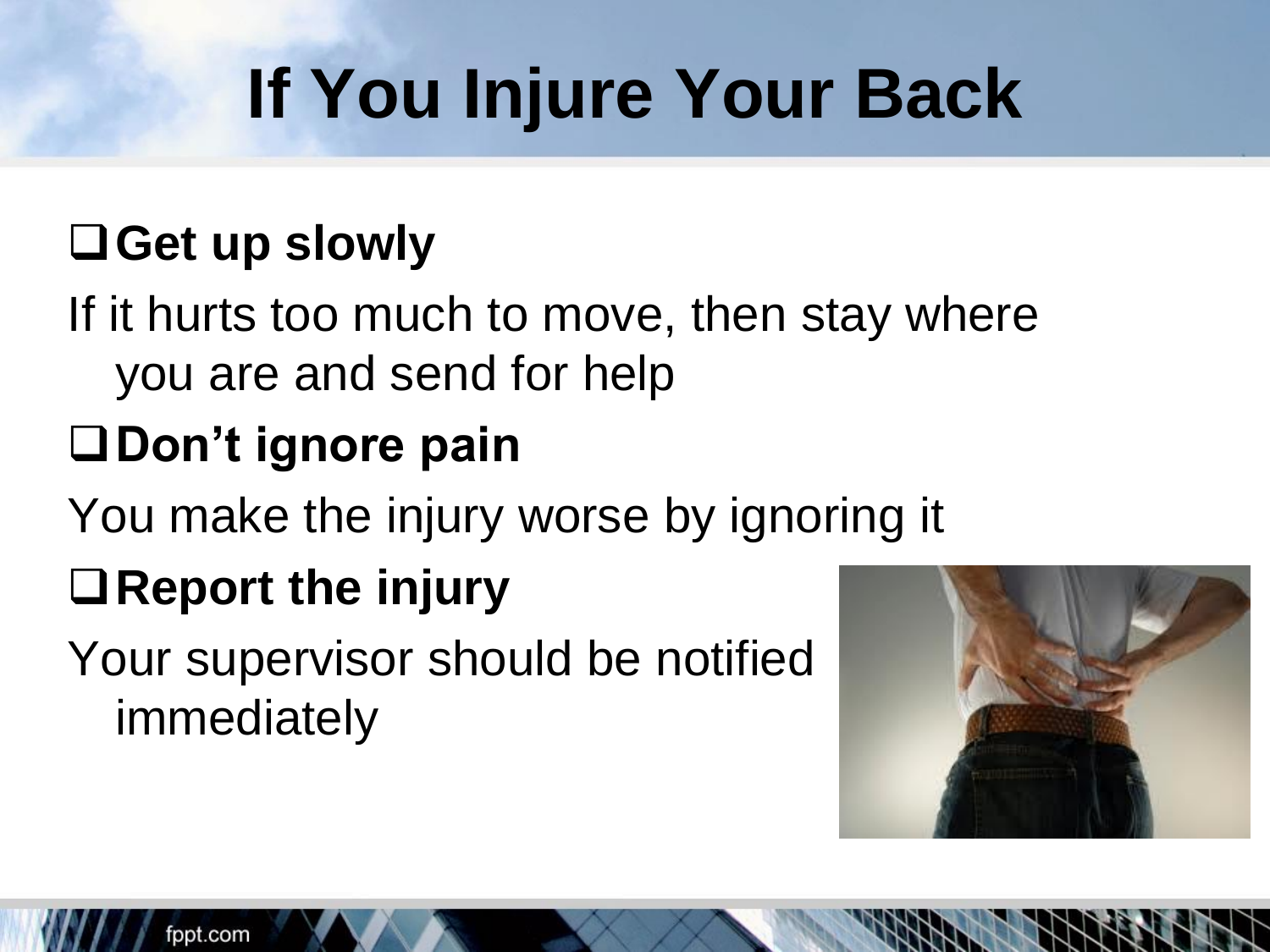

## **Safety Training Contact**

For answers to questions, interactive discussion or other information related to *Back Safety, please contact:* 

**Dan Goode Safety Coordinator**  615-898-7715 dgoode@rutherfordcountytn.gov